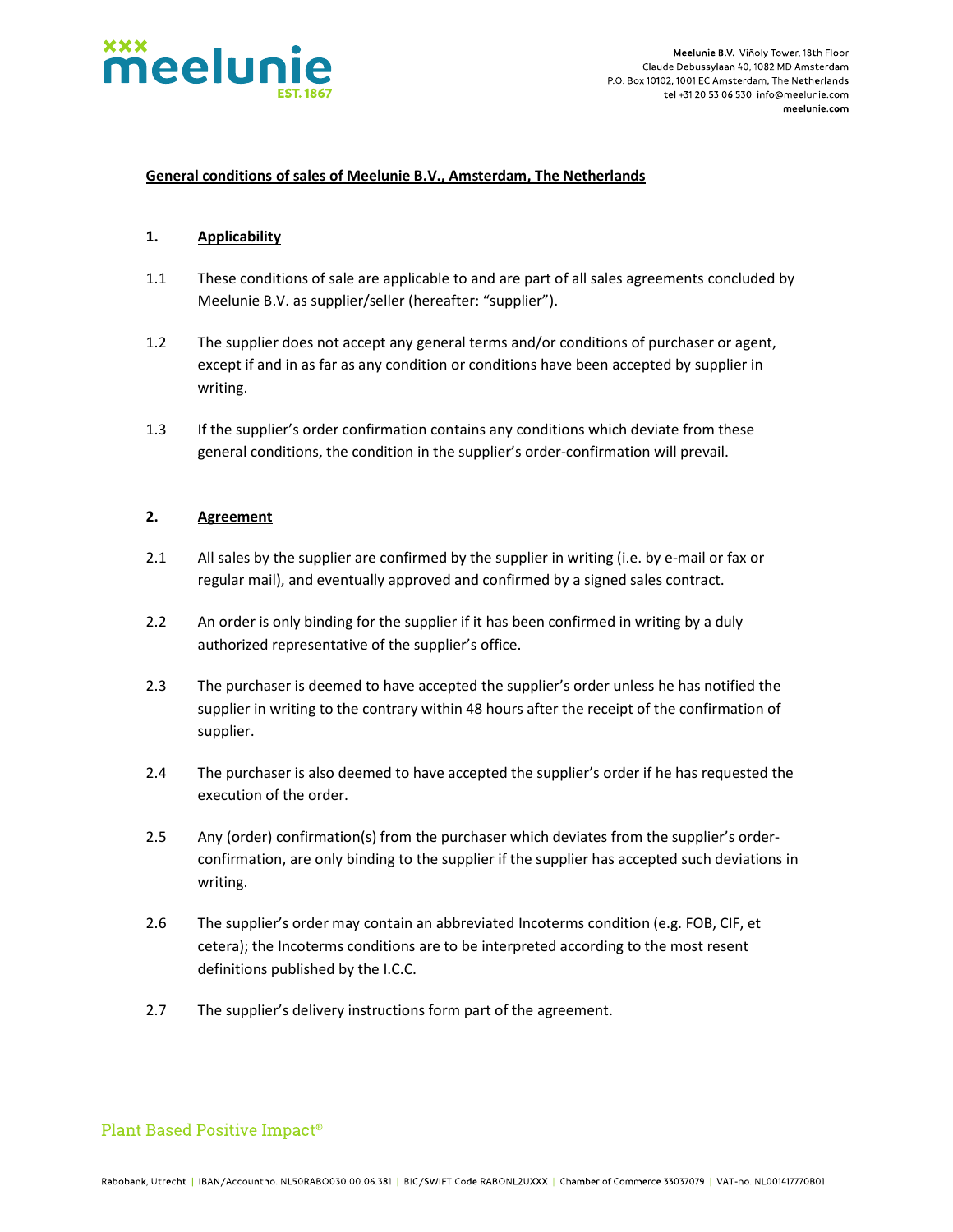

Meelunie B.V. Viñoly Tower, 18th Floor Claude Debussylaan 40, 1082 MD Amsterdam P.O. Box 10102, 1001 EC Amsterdam. The Netherlands tel +31 20 53 06 530 info@meelunie.com meelunie.com

#### 3. Price and terms of payment

- 3.1 The price in the supplier's order-confirmation is set fixed and exclusive of VAT. This price includes the costs of packing material.
- 3.2 Supplier is entitled to increase the price retroactively if the cost price determining factors have been subject to an increase. These factors include, but are not limited to: production costs, raw and auxiliary materials, energy, products or materials obtained by supplier from third parties, taxes, levies, governmental charges, freight costs and insurance premiums. Supplier shall notify purchaser of such increase.
- 3.3 Set-off or retention of payment by the purchaser is not allowed, unless supplier confirmed in writing that set-off or retention of payment is allowed by purchaser.
- 3.4 Purchaser shall be deemed to be in default without reminder or notice of default if it fails to effect payments due. Default interests may be charged at a rate of 12%. Meelunie may assert claims for loss or damage.
- 3.5 In all cases the supplier remains, without any restriction, owner of the goods until the moment that the purchaser has fulfilled all commitment(s) and payment(s) in full has been received by the supplier.

### 4. Delivery and delays

- 4.1 Supplier is entitled to partial shipment of order. Each delivery can be seen as a separate contract.
- 4.2 Meelunie shall be released from the agreed delivery dates and periods to the extent that and as long as circumstances occur, which substantially impede performance. All difficulties, irrespective of their nature, the sphere and segment of the supply chain in which they occur, such as force majeure and acts of god (e.g. flooding, ice, loss of harvest, et cetera) export and import restrictions, problems in production, problems in procuring commodities, disruption of operations (breakdown of equipment or machinery, fire, et cetera), strikes, shortage of personnel or any similar actions, states of emergency or loading and transportation difficulties are deemed to be substantial impediments to performance.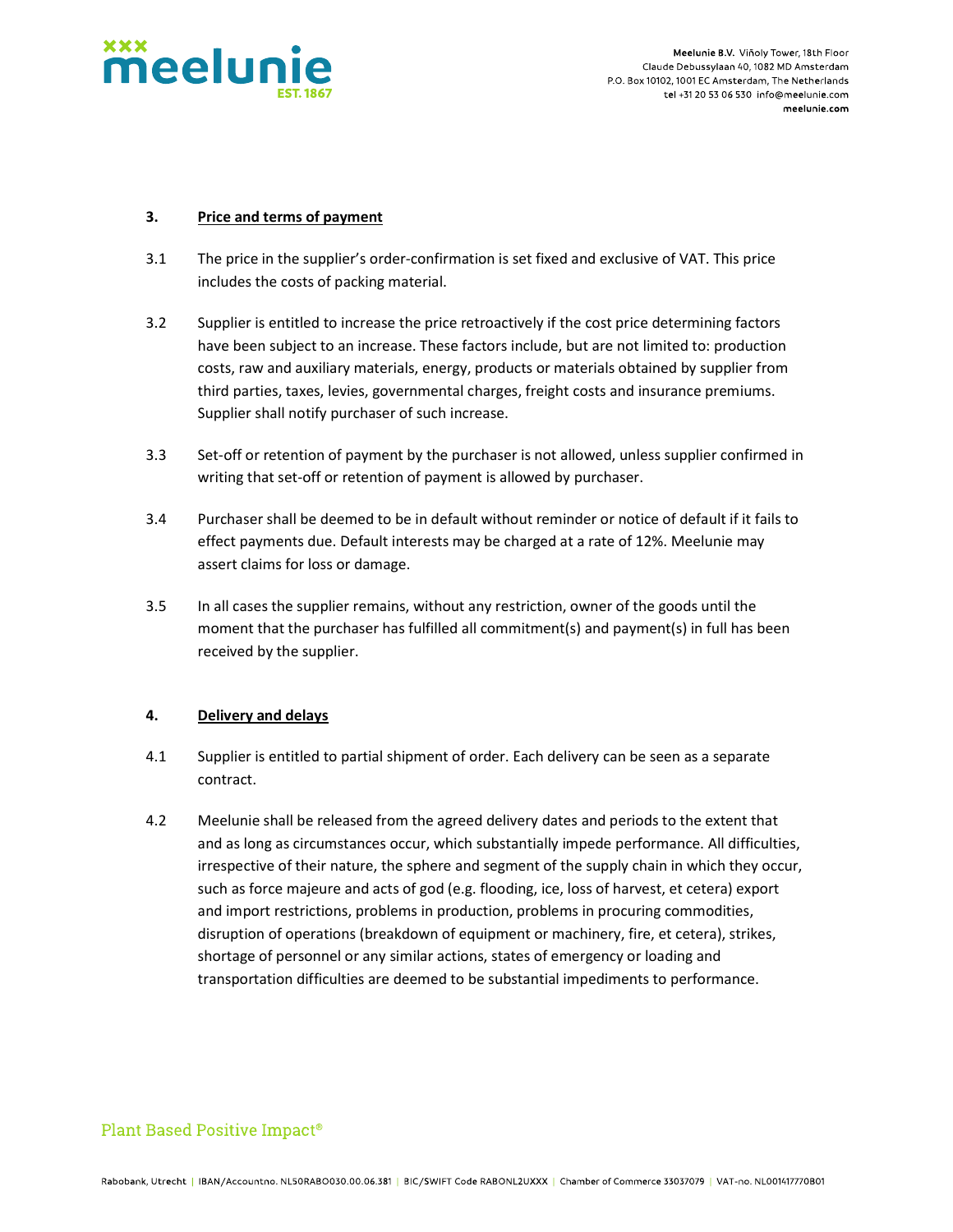

- 4.3 In the event of a substantial impediment to performance under clause 4.2, Meelunie is entitled to rescind the contract with immediate effect without damages or extend the agreed delivery period by the duration of such impediment and time required to make adjustments or to be able to deliver. If such an extension period will be longer than five months, than buyer or purchaser may rescind the agreement. If continuation of the agreement appears unreasonable for either party before the extension period has expired, that party may rescind or terminate the contract. Meelunie shall give notice to the purchaser of the duration of the extension period.
- 4.4 In case of extension of delivery, Meelunie is entitled but not obliged to supply goods equivalent to those agreed with purchaser or to replace failed deliveries with third-party goods of equal value and quality within the extension period. In case of damage, seller is not obliged to substitute goods.
- 4.5 In case purchaser is in default with any obligation under the agreement with supplier, than Meelunie is entitled to postpone delivery by the same number of days as purchaser was in arrears in addition to a reasonable period for making appropriate arrangements. Meelunie is also entitled to suspend its own obligations as long as purchaser is in default. In case purchaser comes subject to bankruptcy law, supplier may either suspend any obligations or cancel further deliveries; any loss or damages incurred by purchasers default is for the account of purchaser.
- 4.6 Because of applicable E.U. law supplier is entitled to request purchaser for duly certified copies of custom's documents, certifying that the goods delivered by supplier have been put into free circulation in the country of destination outside the E.U. Purchaser will hand these documents upon first request by supplier.

### 5. Examination and conformity to specifications

- 5.1 On delivery the purchaser shall examine the goods and verify that the delivered goods meet all contractual requirements.
- 5.2 Any complaints about the delivered goods should be made in writing and should reach seller not later than seven (7) days of the date of delivery and within seven (7) days from the date of discovery of any non-conformity of the goods. The use or processing of the goods shall be deemed to be an unconditional acceptance of the goods and a waiver of all claims in respect of the goods. The goods must be retained in their transport containers on sight to enable Meelunie to assess whether the claim is justified.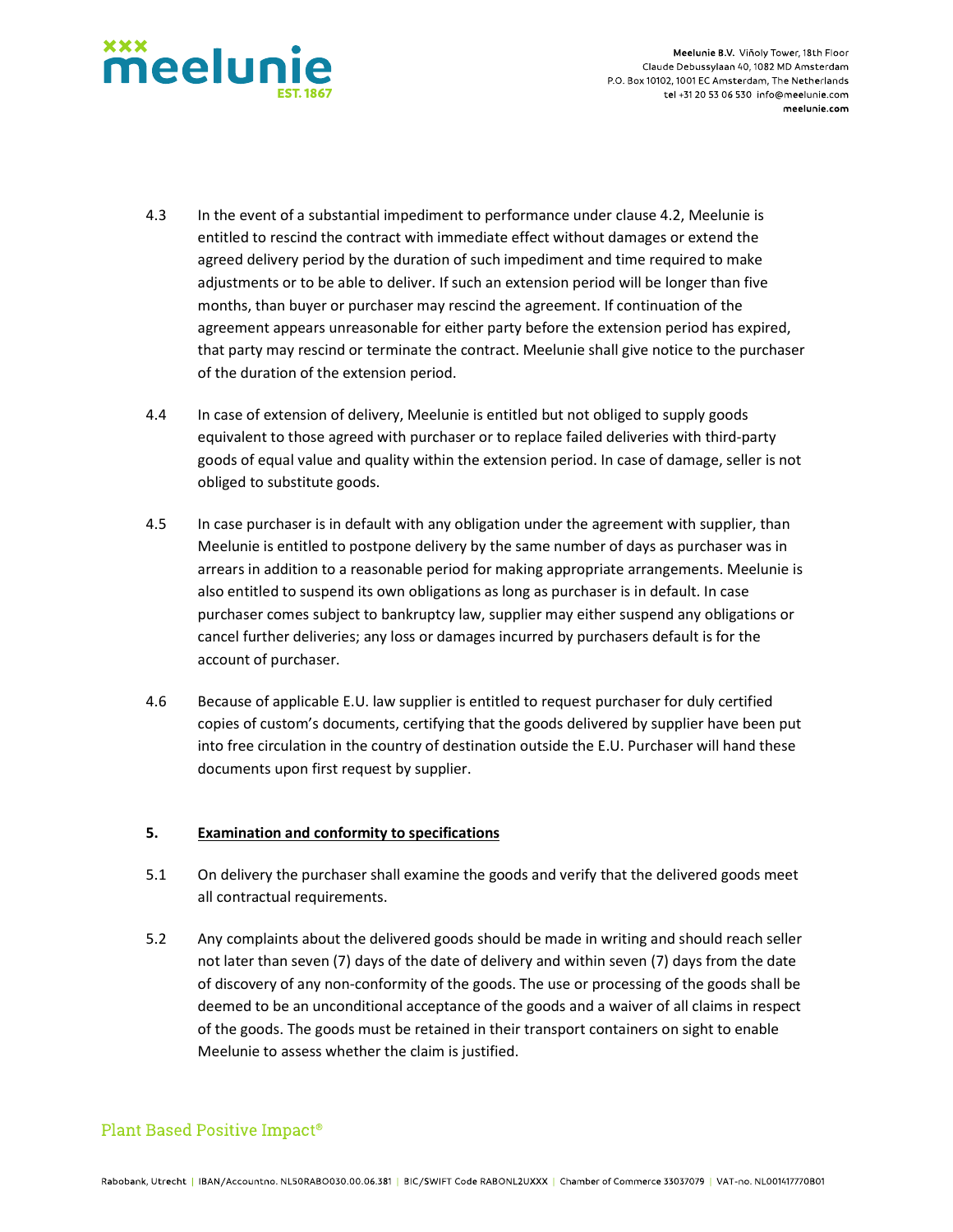

- 5.3 Determination of (non)conformity of the delivered goods shall be done solely by analyzing the samples or records retained by suppliers and taken from the batches or production runs of the delivered goods. The goods may only be returned to supplier if supplier has confirmed this in writing. Returning of goods takes place at risk of purchaser.
- 5.4 Duly specified complaints do not affect the obligation of purchaser to pay the price for the goods. Upon receipt of a notice of defect, supplier is entitled to suspend all further deliveries until the complaints are investigated and established to be unfounded and/or refuted or until the defect has been totally cured.

### 6. Transfer of risk and property

- 6.1 The risk of the goods shall pass to purchaser on delivery.
- 6.2 In case delivery is suspended, pending payment by customer, as well goods which delivery is wrongfully rejected or not accepted by purchaser, shall be held and stored by seller at the risk and expense of customer.
- 6.3 The ownership of the goods shall not pass to purchaser and the full legal and beneficial ownership of the goods shall remain with supplier, unless and until supplier has received payment in full for the goods, including all secondary costs, such as interest, demurrage, charges, expenses, et cetera.
- 6.4 In the event of termination of the agreement with purchaser, supplier shall, without prejudice to any other rights of supplier, be entitled to require immediate re-delivery of the goods for which it may invoke the retention of title.
- 6.5 Until payment for the goods has been done, purchaser is entitled to use the goods solely to the extent required in its ordinary course of business, and, to the extent possible, shall (i) keep the goods separate clearly identified as goods of the supplier; (ii) notify seller immediately of any claims by third parties which may affect the goods; and (iii) adequately insure the goods.

### 7. Liability

7.1 In case liability of Meelunie is established, such liability is limited to the loss or damage which was foreseeable at the time the contract was concluded up to a maximum amount equivalent to the purchase price agreed with supplier. Under no circumstances supplier shall be liable to purchaser for any other kind of special, incidental, direct or indirect,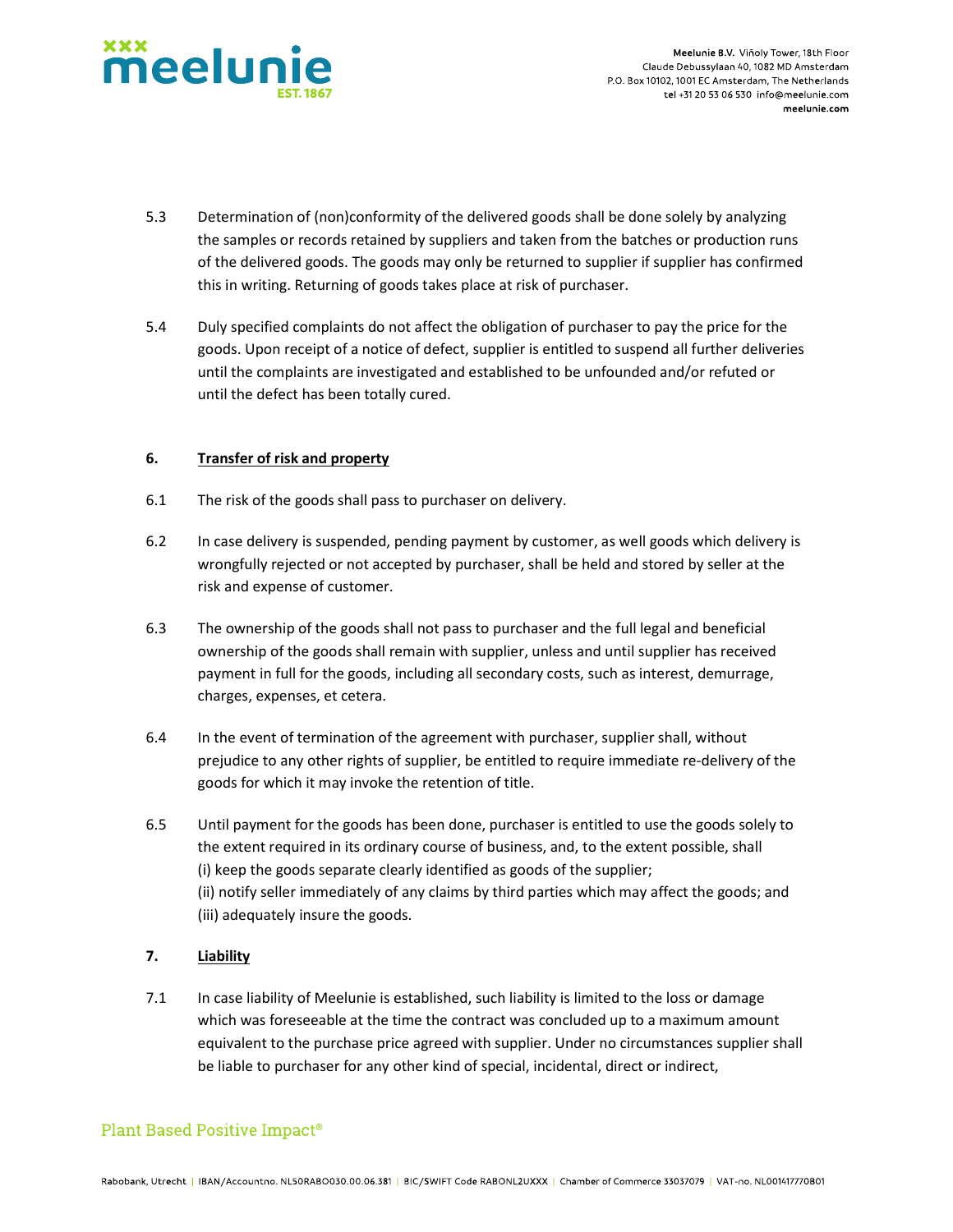

 consequential or punitive damages or loss, cost or expense, including without limitation, damage based upon loss of goodwill, loss of business, loss of sales or profits, work stoppage, production failure, impairment of other goods or otherwise and whether arising out of or in connection with breach of warranty, breach of contract, misrepresentation or otherwise.

### 8. Rights of Meelunie

- 8.1 Meelunie may refuse performance under the contract, if: (i) the purchaser falls into arrears with the acceptance of a delivery or payment: (ii) doubt arises as to the purchaser's solvency and willingness to pay; (iii) the purchaser's company is liquidated or an administrator has been appointed or purchaser's company is transfer to a competitor of Meelunie, or (iv) the credit limit of Meelunie's credit insurance and/or internal credit limit for delivery of the goods is exceeded or if Credit Limit is withdrawn.
- 8.2 In cases Meelunie deems it necessary it is entitled to command payment in advance against delivery, notice of goods cleared for loading.

#### 9. Waiver

9.1 Failure of supplier to enforce at any time any provision of these conditions, shall not be construed as a waiver of supplier's rights to act or to enforce any such term or condition.

### 10. Limitation of action

10.1 No action by purchaser shall be brought unless purchaser first provides written notice to supplier of any claim alleged to exist against seller within thirty (30) days after the event complaint of first becomes known to purchaser and an action is commenced by purchaser within twelve (12) months after such notice.

### 11. Governing law and jurisdiction

11.1 All disputes that arise from or in connection with the agreement and further agreements resulting there from, will be subject to the exclusive jurisdiction of the competent court in The Netherlands.